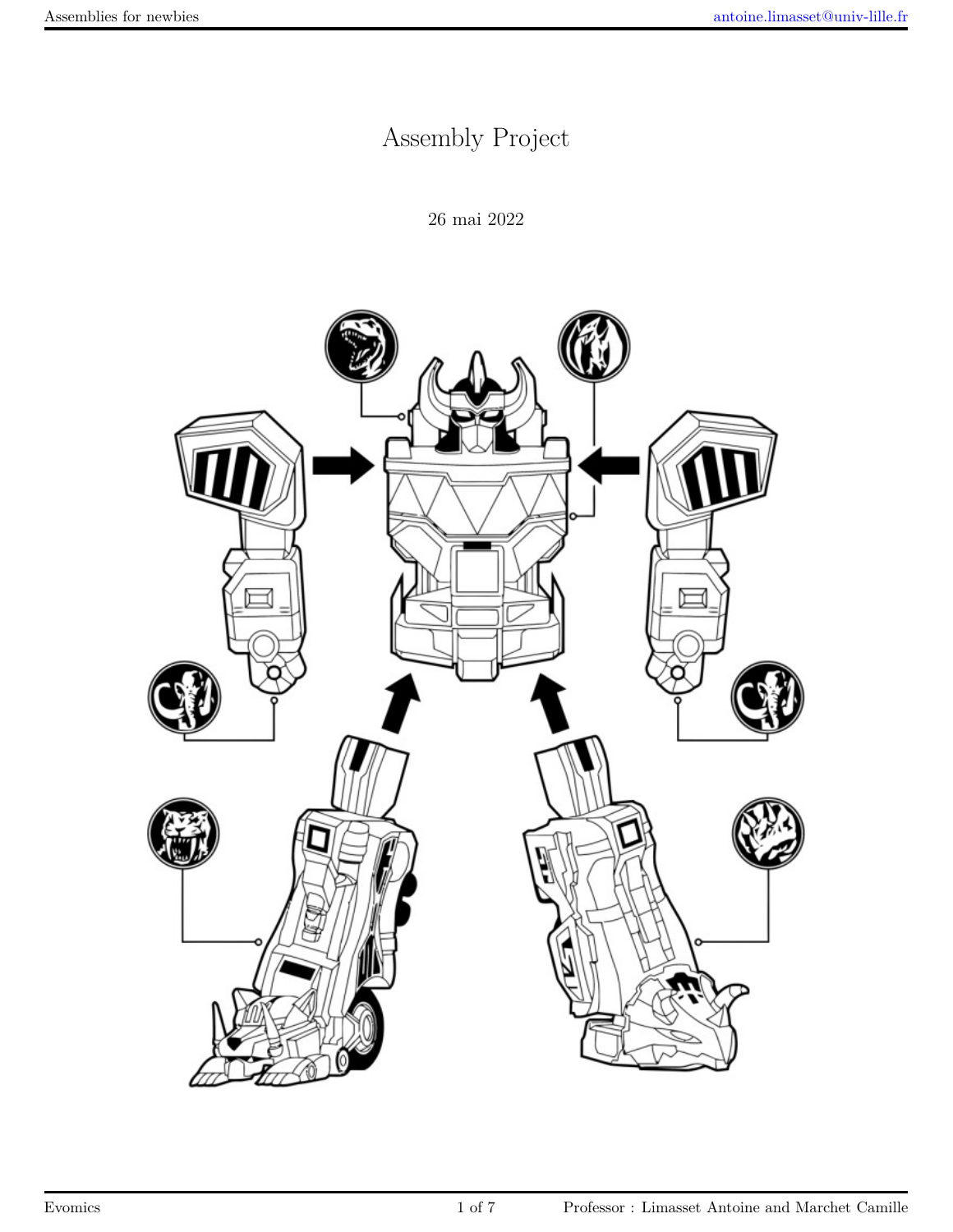# **1 Main steps**

- 1. Pre-processing
- 2. Assembly
- 3. Evaluation
- 4. Comparison
- 5. Repeat

# **2 Context**

During this session we will suppose, as an unlucky but not so surprising scenario, that there is a viral outbreak in Krumlov Luckily, we were able to produce datasets and successfully extracted viral sequences using the nearby sequencers available in every Czech city ! This virus seems unexpectedly hard to assemble. Fortunately, we have dozens of talented bioinformaticians that will gather their skills to disclose this virus' secrets.



# **3 Available Data**

All sequencing data and reference sequences are available in the *assembly* folder. For the first part of the practical, you can access three available datasets in the folder *synthetic*\_*datasets* :

- Illumina paired-end short-reads (Paired\_Illumina)
- Pacific Biosciences High Fidelity reads (HiFi\_PB)
- Ultra-long Oxford Nanopore reads (Ultra\_long\_ONT)

Using one or several of these datasets, you should be able to get a good assembly of the virus, hopefully…

# **4 Take a look at your data**

#### **Suggested duration : 30min**

In this part, you will use **seqkit** tools (or your exceptional scripting skills) to investigate the properties of the different datasets. This page <https://bioinf.shenwei.me/seqkit/usage/> will help you as you get to know seqkit. Using this library, you should be able to answer the following questions for each dataset :

- How many bases are there ?
- What is the mean read length (the N50)?
- How long is the longest (shortest) read?
- Can you estimate a coverage knowing that we gauge the virus genome size to be around 40kb?
- For high coverage datasets, you can build smaller datasets via sub-sampling for quick tests
- If the sub-sampled datasets can contain the longest reads it is even better !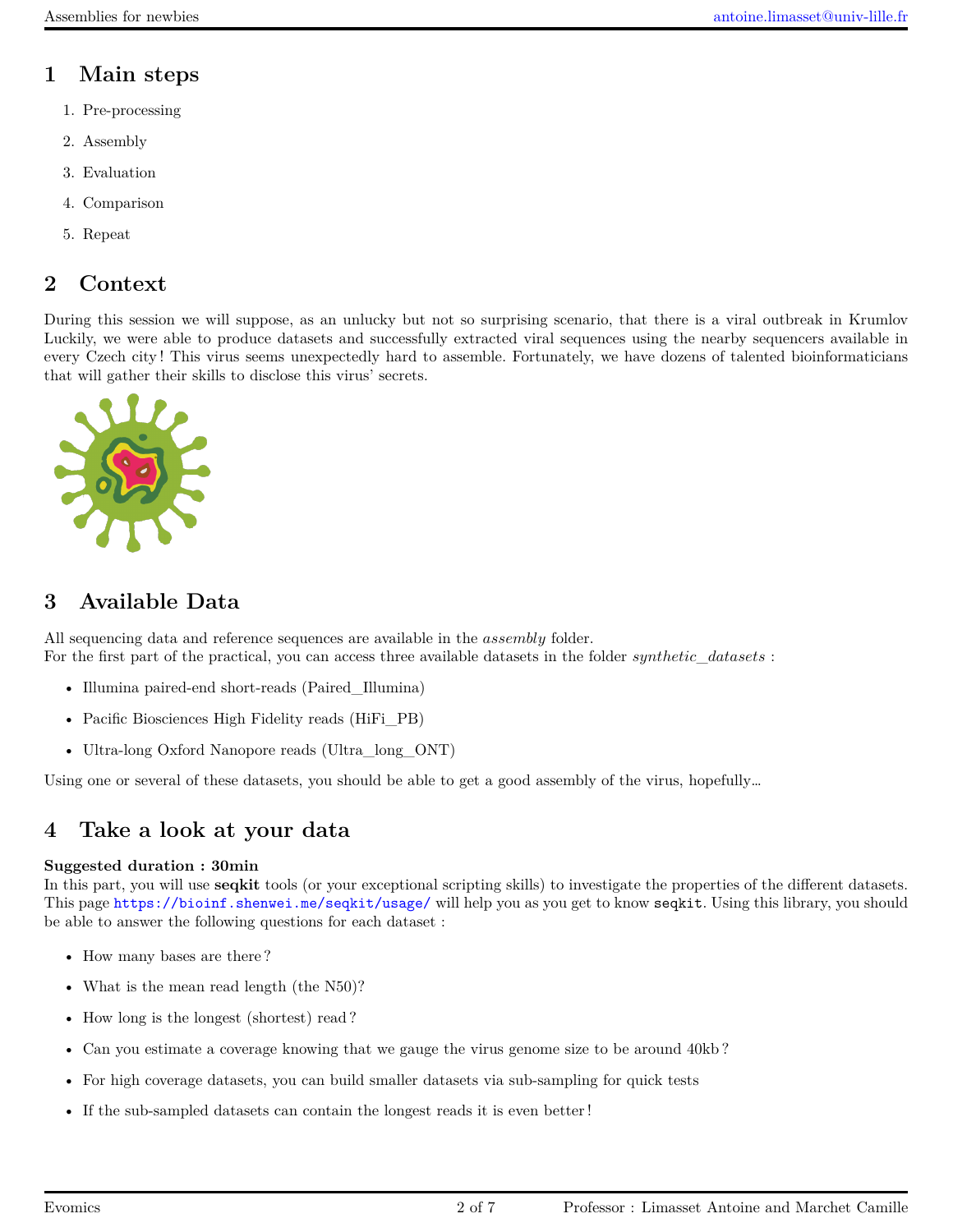### **5 Your first assembly !**

#### **Suggested duration : 15min**

This part aims at obtaining a quick, initial assembly of the virus genome using any of the three datasets. You could use any of the assemblers that have been pre-installed on your instance, listed below. "But, which one", you ask ? The point of this practical session is to let you take the initiative and pick one ! So, for this first attempt, if the assembler asks for any parameter, try to guess a reasonable value but don't over-think it. At this point, it does not matter if the assembly is of poor quality. During this step, you can try to work with a sub-sampling of your datasets to accelerate the process.

### **6 Available Assemblers**

Here we list and provide a brief description of the available tools you can use (feel free to install your favorite assembler if it is not listed here). Most assemblers will display a list of arguments if you run them without parameters. Otherwise take a look at their GitHub pages.

#### **6.1 Short reads assembler :**

- SPAdes <github.com/ablab/spades>
- Minia <https://github.com/GATB/gatb-minia-pipeline>
- Megahit <github.com/voutcn/megahit>

#### **6.2 Long reads assemblers :**

- Raven <github.com/lbcb-sci/raven>
- Flye <github.com/fenderglass/Flye>
- Canu <github.com/marbl/canu>

**Spades** is an Illumina assembler designed for prokaryotic and small eukaryotic genomes. It does an excellent job at assembling bacteria with short-read sequencing, either multi-cell or single-cell data, and small metagenomes. It uses multiple sizes of *k* (*k*-mer size in the de Bruijn graph) to construct the best possible contigs. It generally takes longer time and memory than other assemblers. It can also improve its contigs using long reads.

TIP : Spades runtime can be long. You can use a single *k* size to get results faster with the -k option.

TIP : You may skip the correction module to get results faster with the --only-assembler option since you have no FASTQ file.

**Minia** is an Illumina assembler designed to be resource-efficient and able to assemble very large genomes. You can run the GATB pipeline that tries to remove sequencing errors from the reads (Bloocoo), generates contigs (Minia) and scaffolds them (BESST).

TIP : You can also use GATB-pipeline without correction nor scaffolding, it will produce a better-quality assembly than Minia alone due to multi-k.

**MEGAHIT** is an Illumina assembler designed to assemble large metagenomic experiments. It is very conservative and can assemble even low coverage regions. It is very fast and memory-efficient even though it uses several *k*-mer sizes.

TIP : Like Spades, you can specify your own *k*-mer sizes to use with --k-list parameter

**Raven** is an overlap graph assembler for long-reads, based on existing components : Minimap (overlap detection) and Racon (polishing), and use them to produce a clean and contiguous assembly.

TIP : The polishing step can be costly, you have control on the amount of rounds using -p, --polishing-rounds <int> option. **Flye** is a long-read assembler based on an original paradigm. It builds a repeat graph (conceptually similar to de Bruijn graphs) but uses approximate matches between reads. Flye is also able to assemble metagenomes.

TIP : You can obtain a .gfa file with the --graphical-fragment-assembly option.

**Canu** is one of the reference assemblers for long-reads data. It gives good results, however, it might take a while to run IT in the context of this workshop.

TIP : Canu has a specific mode for the different long read data type, use the right mode according to your input.

### **7 Assembly evaluation**

#### **Suggested duration : 15min**

Once you get an assembly, you will want to assess your contigs quality. For this, you have multiple options.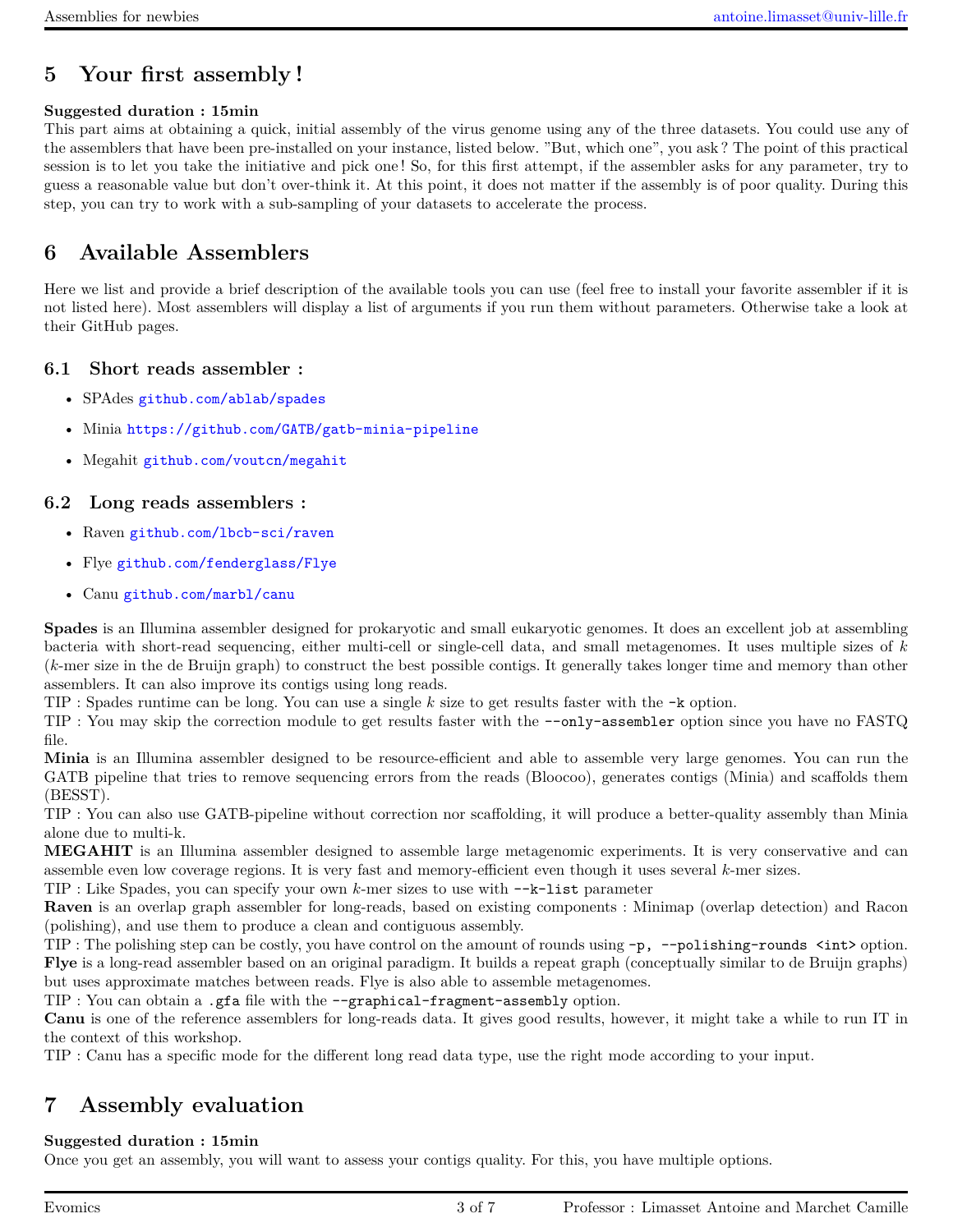### **7.1** *De novo* **evaluation**

You can use the **KAT** tool to evaluate your contigs *without* using a reference genome. The idea is to compare the *k*-mer spectrum of a sequencing experiment (Illumina or HiFi preferably) of your individual with the *k*-mers present in your contigs. You expect the frequent *k*-mers to be present in your contigs (red in the figure below) and the rare *k*-mers to be absent (black).

The *k*-mer spectrum analysis can be performed following this guide [kat.readthedocs.io/en/latest/walkthrough.html#](kat.readthedocs.io/en/latest/walkthrough.html#genome-assembly-analysis-using-k-mer-spectra) [genome-assembly-analysis-using-k-mer-spectra](kat.readthedocs.io/en/latest/walkthrough.html#genome-assembly-analysis-using-k-mer-spectra). This page will also give you pointers on what kind of problems this plot can highlight.



#### **7.2 Reference-based evaluation**

You can compare your assembly to a reference using the **QUAST** tool to assess its quality. A nice manual can be found here <quast.sourceforge.net/docs/manual.html>. The idea is to align your contigs on your reference genome and compute stats by analyzing their alignment.

The main questions that Quast will answer for you are :

**How many large/small misassemblies were made by the assembler ?**

**What part of your genome is covered by your contigs ?**

**How contiguous is your assembly (N50/N75/NGA50/NGA75 metrics)**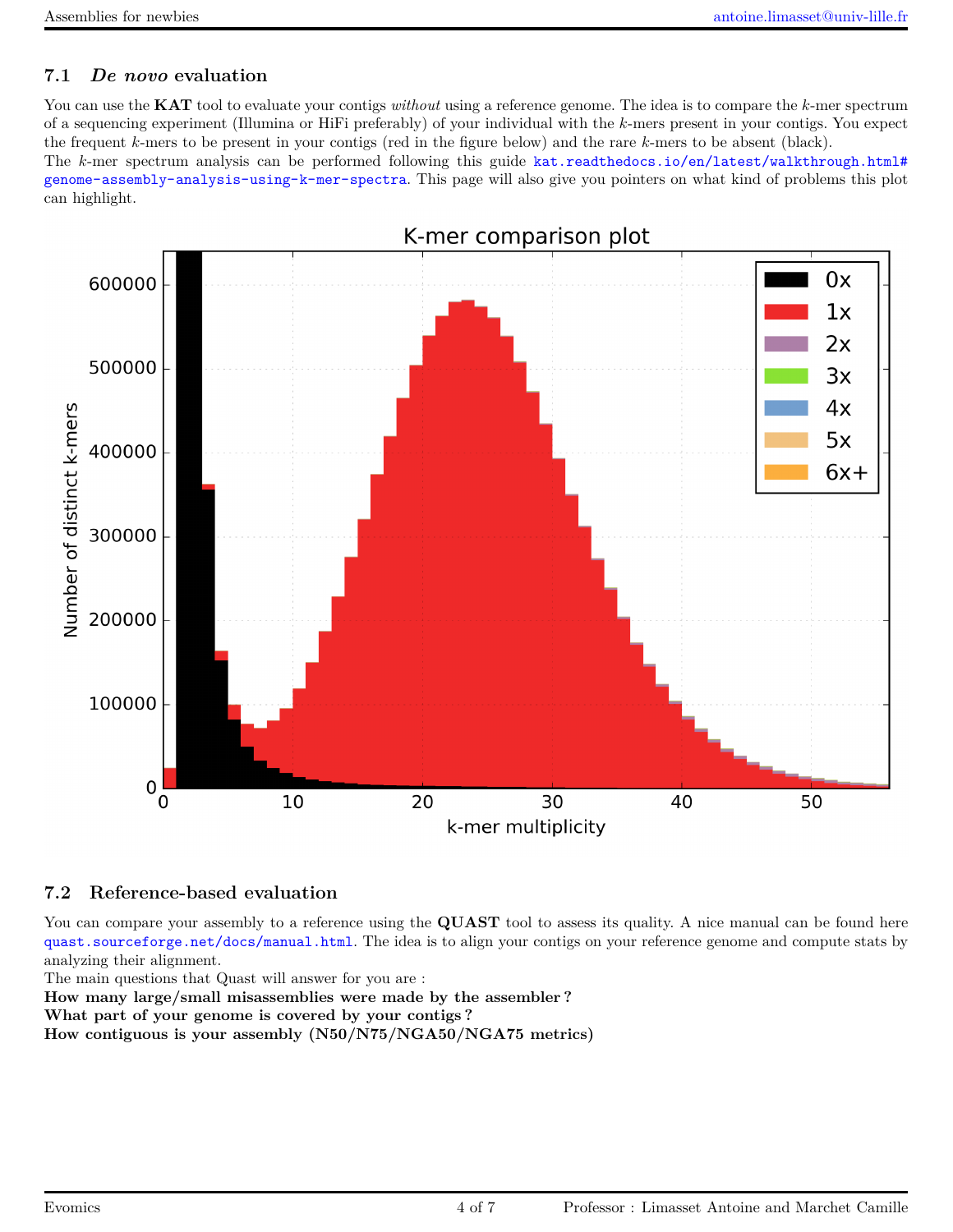

#### **But for this, you need a reference…**

In real life you often do not have an "actual" reference genome. For the propose of the practical we give you one, feel free to use it, but do not look at it too closely, it will spoil the fun !

Note that you can give Quast multiple assemblies simultaneously for comparison purposes.

#### **7.3 Visualize your assembly graph**

Use the **Bandage** software to visualize the assembly graph. Generally, it is the file that ends with .gfa. You may skip this step if you do not have a gfa file.

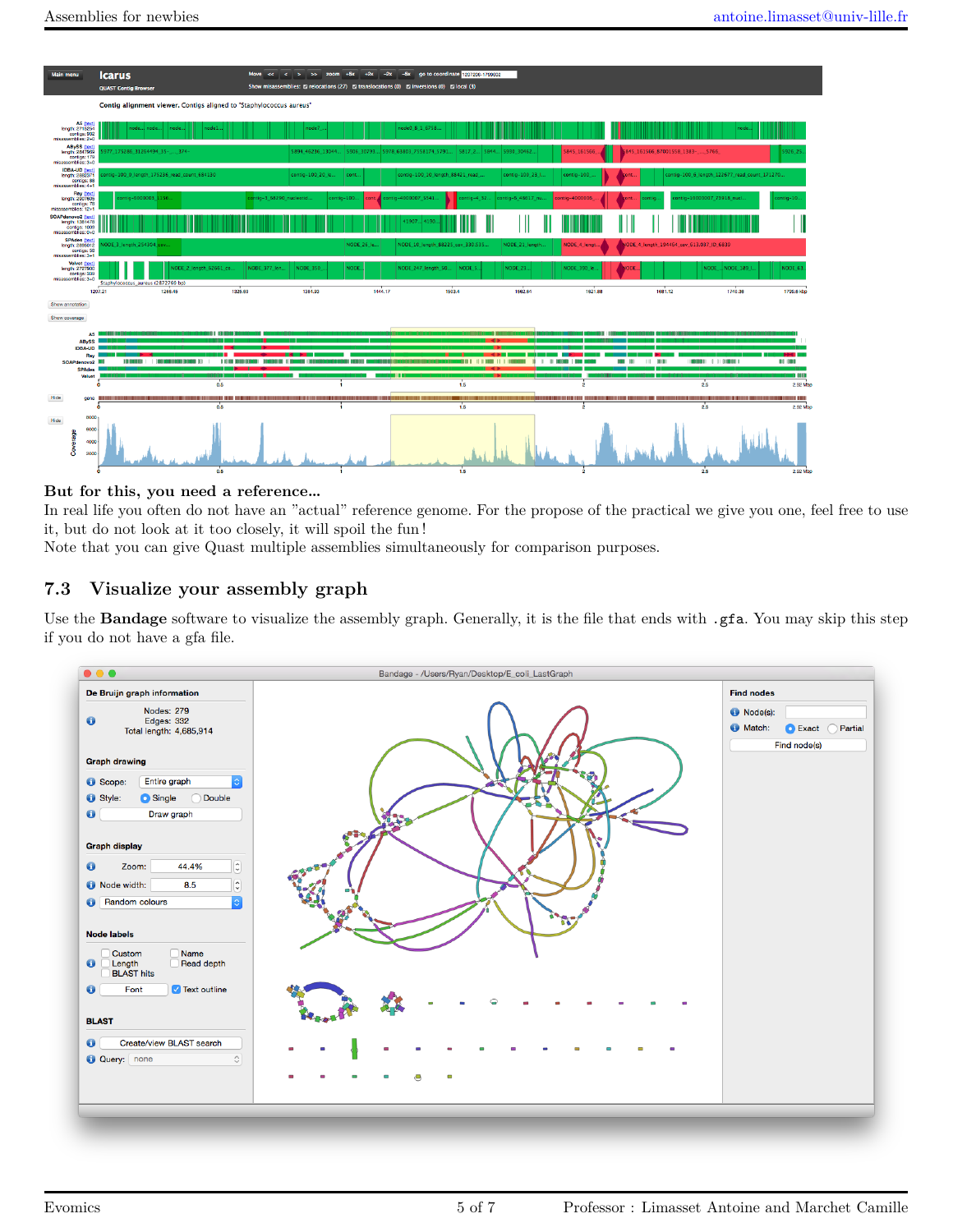Once you can look at your graph, you can make the following observations :

**Is your graph well connected ? How many disjoint components are there ?**

This indicates whether you had sufficient coverage to perform the assembly. It could also mean that the sequencer produced some sequences that did not overlap with one another.

**Does the graph has many branching nodes ?**

This indicates variants or repetitions that the assembler could not resolved.

# **8 Let the fun begin !**

#### **Suggested duration :** *∞*

Now is the time for your creative side to shine ! Try different datasets or combinations of datasets with the available tools and various parameters. Test your contigs with KAT, Quast, or Bandage to see if they have good properties. When you are satisfied, please keep your assembly safe in a folder, as it will save Krumlov under the virus attack be evaluated and compared with the other participant assemblies. To do so please fill the following online form [https://docs.google.com/spreadsheets/d/](https://docs.google.com/spreadsheets/d/1ALvyLAzDbqy70qrjWxu3tI3teJRUPbJOrJauI7D7ti4/edit?usp=sharing) [1ALvyLAzDbqy70qrjWxu3tI3teJRUPbJOrJauI7D7ti4/edit?usp=sharing](https://docs.google.com/spreadsheets/d/1ALvyLAzDbqy70qrjWxu3tI3teJRUPbJOrJauI7D7ti4/edit?usp=sharing)

Once you get a "good" assembly, you should be able to answer the following questions :

- **1. Why is this genome so hard to assemble ?**
- **2. Why the genome size is hard to determine here ?**
- **3. From which continent the patient zero of this outbreak may be from ?**

### **9 Real world assembly**

As you may have guessed, this practical uses synthetic data (ie a handcrafted genome made for the purpose of this practical). We chose to build a hard to assemble virus for the computing steps to be fast (and avoid long and boring waiting time). In the real world, even a bacteria is an order of magnitude larger than this virus. To get insight into real data assembly, you can assemble a mycobacterium, one of the smallest known bacteria (around 500kb). Keep in mind that most bacteria are way larger (around five megabases), and you may understand why we chose to assemble a small virus. To perform this "real" assembly you have two datasets :

- Illumina Miseq paired-ended short-reads (SRR13195562)
- Oxford Nanopore reads (SRR13195563)

You also have a mycobacterium reference genome to evaluate this assembly (you can use KAT too). You can do the whole practical once again using this data ! TIP : Take a look at your data before doing anything (the coverage in particular).

### **10 Treasure hunt**

If you are brave enough, you can try to assemble this set of "reads" :

CAGATGTCCT **GACCTTTTCT** TAAGATCTTT **TCTTTAGCCG TTTCTTCTTT** GAGCTTTACT TTACTTCATT TCATTCACAT CACATGAGCT GTCCTGAACA GAGCTGATCA **TCTTTCAGAT** AGCCGGACCT TATGATCATT TCATTAGGCG